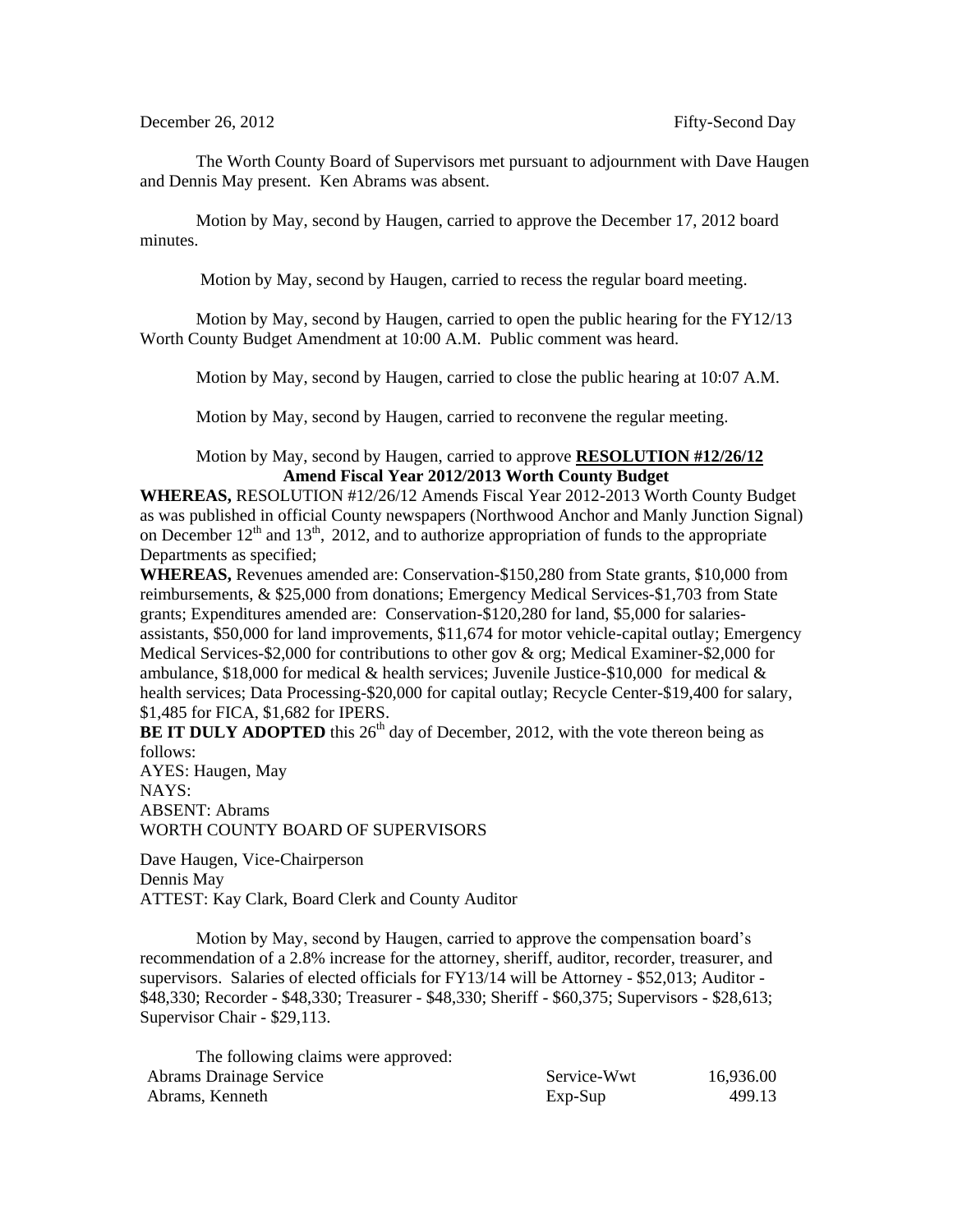| Agvantage Fs Inc                         | Fuel-Eng        | 5,622.48  |
|------------------------------------------|-----------------|-----------|
| <b>Alliant Energy</b>                    | Service-Gsr     | 2,890.07  |
| <b>Austin Office Products</b>            | Supplies-Shf    | 5.03      |
| B & J Water Conditioning Inc             | Supplies-Phd    | 18.00     |
| <b>Barco Municipal Products</b>          | Supplies-Eng    | 120.01    |
| <b>Black Hawk Co Sheriff</b>             | Service-Csr     | 26.61     |
| <b>Bonnerup Funeral Home</b>             | Service-Soc     | 1,700.00  |
| <b>Buscher Bros Corp</b>                 | Service-Shf     | 495.65    |
| Butler, Marlee                           | Mileage-Phd     | 17.00     |
| Butler, Shana                            | Mileage-Phd     | 20.75     |
| C J Cooper & Associates Inc              | Service-Con     | 448.00    |
| Capranos, Thomas                         | Rent-Vaf        | 250.00    |
| <b>Carquest Auto Parts</b>               | Parts-Phd       | 7.49      |
| Centurylink                              | Service-Eng     | 1,565.84  |
| Cerro Gordo Co Auditor                   | Service-Juj     | 1,850.10  |
| Cerro Gordo Co Sheriff                   | Service-Shf     | 1,000.00  |
| City Of Fertile                          | Service-Eng     | 1,340.92  |
| City Of Grafton                          | Rutf-Eng        | 736.78    |
| City Of Hanlontown                       | Rutf-Eng        | 299.53    |
| City Of Joice                            | Rutf-Eng        | 724.09    |
| City Of Kensett                          | Rutf-Eng        | 352.61    |
| <b>City Shoe</b>                         | Supplie-Con     | 195.95    |
| Clark, Kay                               | Mileage-Aud     | 73.13     |
| Cnh Capital                              | Parts-Eng       | 118.14    |
| Culligan                                 | Supplies-Shf    | 29.90     |
| D & D Sales Inc                          | Supplies-Shf    | 179.50    |
| D & L Equipment, David A. Heiken         | Supplies-Con    | 13.58     |
| Dave Syverson Inc                        | Parts-Eng       | 10.29     |
| Des Moines Stamp Mfg Co                  | Supplies-Shf    | 214.55    |
| Dick's Place Body & Tow, Richard Beenken | Service-Shf     | 300.00    |
| Dorsey & Whitney Llp                     | Service-Ndp     | 8,608.75  |
| <b>Fallgatter's Market</b>               | Supplies-Con    | 517.01    |
| Fiala Office Products Ltd.               | Service-Asr     | 112.00    |
| Floyd County Sheriff                     | Service-Csr     | 38.50     |
| Franklin County Sheriff                  | Service-Csr     | 16.00     |
| Franks Repair                            | Service-Shf     | 15.00     |
| Globe Gazette                            | Service-Shf     | 99.00     |
| Greve Law Office                         | Rent-Aty        | 350.00    |
| Hanson, Jacob                            | Exp-Trs         | 150.38    |
| Hawkeye Legal Services Inc               | Service-Csr     | 50.00     |
| Healthworks                              | Service-Shf     | 1,505.00  |
| <b>Heartland Power Coop</b>              | Service-Eng     | 101.00    |
| Hogen Lawn Care                          | Service-Gsr     | 1,021.00  |
| Huber Supply Co                          | Supplies-Eng    | 112.78    |
| Ia Law Enforcement Academy               | Edu-Shf         | 500.00    |
| Ia Prison Industries                     | Supplies-Eng    | 415.05    |
| Iaccbe                                   | Edu-Con         | 370.00    |
| Ion Exchange Inc                         | Supplies-Con    | 160.00    |
| <b>Isac</b>                              | Edu-Shf         | 130.00    |
| Isac Group Health                        | Health Ins Prem | 49,870.00 |
|                                          |                 |           |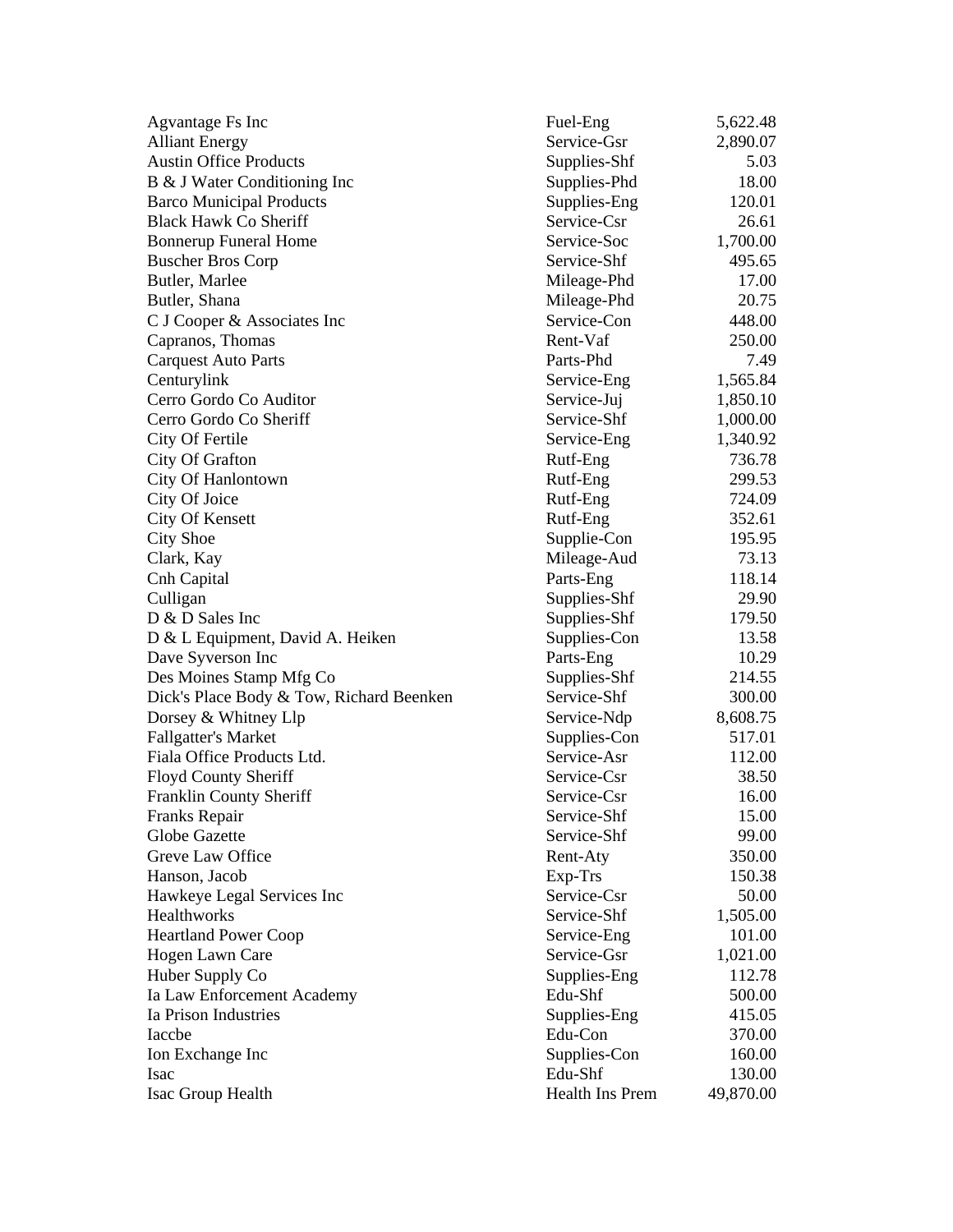| Joe's Collision & Performance      | Service-Shf  | 219.72    |
|------------------------------------|--------------|-----------|
| Johnson, Hal                       | Rent-Phd     | 940.00    |
| Johnson, Teresa                    | Mileage-Phd  | 40.50     |
| <b>Jones County Sheriff</b>        | Service-Aty  | 16.50     |
| Kramer, Noelle                     | Mileage-Phd  | 85.50     |
| Larsen Plumbing & Heating Inc      | Service-Shf  | 72.00     |
| <b>Larson Contracting Central</b>  | Project-Ndp  | 91,946.23 |
| Lea Mobile Glass Inc               | Service-Eng  | 392.17    |
| Lexisnexis                         | Service-Aty  | 134.00    |
| Linn County Sheriff's Office       | Service-Aty  | 51.02     |
| Low, Richard R                     | Fuel-Asr     | 68.93     |
| Manly Fire Dept                    | Equip-E911   | 2,000.00  |
| <b>Manly Junction Signal</b>       | Service-Gsr  | 34.40     |
| Mark's Tractor                     | Parts-Con    | 112.53    |
| Marshall & Swift Inc               | Service-Gsr  | 177.21    |
| <b>Martin Marietta Materials</b>   | Rock-Eng     | 355.01    |
| <b>Mason City Business Systems</b> | Service-Trs  | 254.02    |
| Mason City Fire And Rescue         | Service-Mex  | 300.00    |
| Mc Clure Engineering Co            | Service-Ndp  | 5,115.00  |
| <b>Medical Arts Press</b>          | Supplies-Phd | 149.04    |
| Medline Industries Inc.            | Supplies-Phd | 58.35     |
| Mireles, Jessie                    | Mileage-Mha  | 457.84    |
| Mireles, Sandra                    | Mileage-Mha  | 330.12    |
| Mitchell Co Sheriff                | Service-Csr  | 18.00     |
| Myli, Diane                        | Mileage-Phd  | 22.30     |
| Niacog                             | Service-Tra  | 38.00     |
| No Ia Juvenile Detention           | Service-Juj  | 1,375.00  |
| North Country Equipment Llc        | Supplies-Con | 71.90     |
| North Iowa Reporting               | Service-Aty  | 115.15    |
| Northern Iowa Therapy Pc           | Service-Phd  | 420.00    |
| Northwood Anchor                   | Service-Cta  | 78.67     |
| Northwood Electric Inc             | Service-Gsr  | 347.68    |
| Northwood Lumber                   | Supplies-Con | 19.95     |
| Northwood True Value               | Supplies-Phd | 16.98     |
| Northwood Welding Inc              | Supplies-Eng | 6.00      |
| <b>Omnitel Communications</b>      | Service-E911 | 42.00     |
| Overhead Door Co Of Mason City     | Service-Eng  | 985.00    |
| Paetec                             | Service-Eng  | 15.39     |
| Peopleservice, Inc.                | Service-Wwt  | 11,875.00 |
| Pfi                                | Service-Csr  | 69.00     |
| <b>Pheasants Forever</b>           | Exp-Con      | 30.00     |
| <b>Pinnacle Quality Insight</b>    | Service-Phd  | 150.00    |
| <b>Pocahontas County Sheriff</b>   | Service-Csr  | 95.50     |
| Pollard                            | Service-Gsr  | 40.00     |
| Prazak, Edie                       | Mileage-Phd  | 50.00     |
| Pritchard's Of Northwood Inc       | Service-Shf  | 241.50    |
| Pronto Market Of Manly             | Supplies-Eng | 13.25     |
| Reindl Repair                      | Service-Phd  | 178.81    |
| Schmidt, Brett                     | Equip-Vaf    | 421.55    |
| Schutz, Jill                       | Mileage-Phd  | 23.60     |
|                                    |              |           |